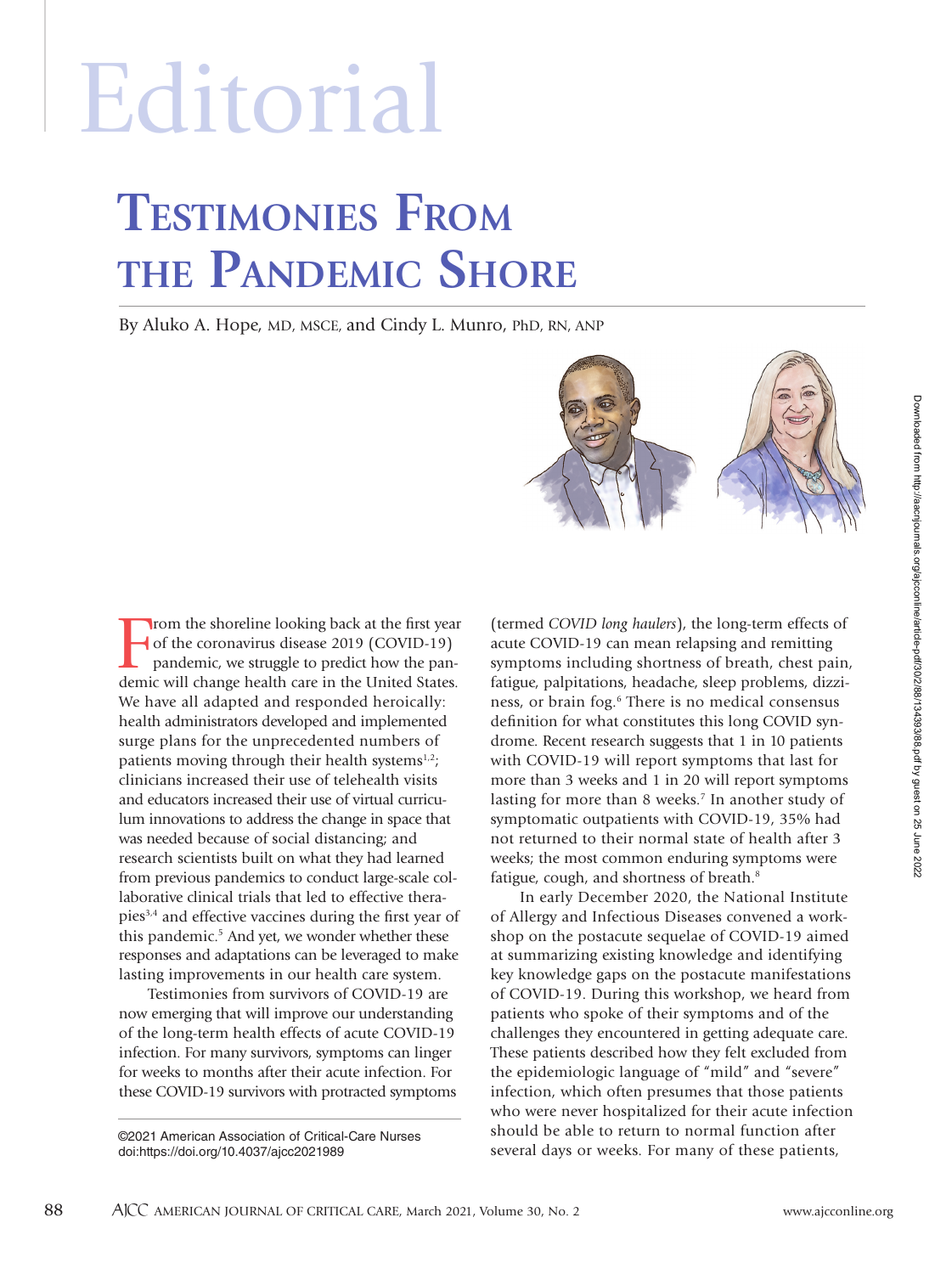## **AF** For many [COVID-19] survivors, symptoms can linger for weeks to months after their acute infection.

the lingering effects from COVID-19 may feel worse than the acute infection.

Miranda Fricker defined *testimonial injustice* as a kind of injustice that occurs when a speaker is not given the credibility that they deserve because of their membership in a particular social group.9 Typically, such injustice occurs because of negative stereotypes about particular social groups, such that members of that group are treated as if their information or ideas should not be trusted or are not worth taking seriously. We think there is testimonial injustice when clinicians systematically discount the subjective complaints of COVID-19 survivors with protracted symptoms. We think there is testimonial injustice when clinicians too quickly diagnose these protracted symptoms as functional or psychosomatic only because the physical or laboratory examination does not reveal abnormalities. We would argue that the harm inflicted to our survivors is akin to a stifled scream, a harm that was termed *diminished*  subjectivity by philosopher Gail Pohlhaus.<sup>10</sup>

Fricker defined *hermeneutic injustice* as a kind of injustice that occurs because of a gap in communal knowledge that makes it difficult for someone or a group people to make sense of their experiences.<sup>9</sup> The fact that COVID-19 survivors with lingering symptoms are presenting to the medical community just as the medical community is struggling to understand the nature of their illness puts them at a disadvantage in trying to make their symptoms understood to clinicians. The fact that clinicians have no diagnosis code with which to get reimbursed for treating these patients means that clinicians may struggle with how to label these patients in the medical records, and this may make it harder for administrators and researchers to fully grasp the burden of these longterm effects on the health system. Here, the harm that results extends beyond the diminished subjectivity of the individual patient to the larger health care and scientific community that loses the capacity to learn from these patients' testimonies.

The Critical and Acute Illness Recovery Organization (CAIRO), by providing an infrastructure

#### **About the Authors**

**Aluko A. Hope** is coeditor in chief of the American Journal of Critical Care. He is an associate professor at Albert Einstein College of Medicine and an intensivist and assistant bioethics consultant at Montefiore Medical Center, both in New York City. **Cindy L. Munro** is coeditor in chief of the American Journal of Critical Care. She is dean and professor, School of Nursing and Health Studies, University of Miami, Coral Gables, Florida.

for innovators in after-care treatments to share their ideas and identify best practices, are poised to help COVID-19 survivors and the health care community resist these testimonial and hermeneutic injustices.11 Complex interventions such as peer support can be helpful in bridging the gap between the medical and the existential dimension of surviving COVID-19.11-13 The biomedical view that is prone to equate illness with physiological dysfunction will not know what to do with a breathless COVID-19 survivor whose lung examination, chest radiographs, and pulmonary function tests all show normal results. In the intersubjective domain of peer support, such a problem of attribution is not a problem at all.

In peer support groups, COVID-19 survivors can come together to give and listen to each other's testimonies. Such communal testimonies offered in peer support groups to COVID-19 survivors may provide several mechanisms for survivors to forge justice from their illness stories.<sup>13</sup> First, peer support groups for COVID-19 survivors invite these survivors to shift their focus away from the objective world of disease and diagnosis toward the subjective lived experience of their unique illness story. Second, the peer support infrastructure may allow survivors to attend closely to the cognitive, emotional, and moral aspects of their illness.13 Such a posture of attention welcomes the multiple perspectives on the patient's illness that can come from clinicians, caregivers, and other survivors. Third, peer-support challenges allow COVID-19 survivors to leverage their understanding of the illness to change how they present themselves to the world.

How would our health system be transformed if all of us (clinicians, educators, and researchers) were to engage in a similar kind of rigorous reflexivity, attention, and meaning making that COVID-19 survivors are afforded in peer support groups? From the fluidity and instability of such a vantage point, the pandemic crisis will not be simply viewed as an interruption of the status quo but as a form of existence worthy of attention. With such attention, we might then be able to acknowledge the importance of rigorous scientific investigations, including large collaborative clinical trials, for getting us through health care disasters. We might then find the emotional vulnerability to mourn the many thousands of lives that have been lost or irrevocably broken by the effects or aftereffects of COVID-19. We might then be able to acknowledge the structural aspects of our health system that all but ensured that COVID-19